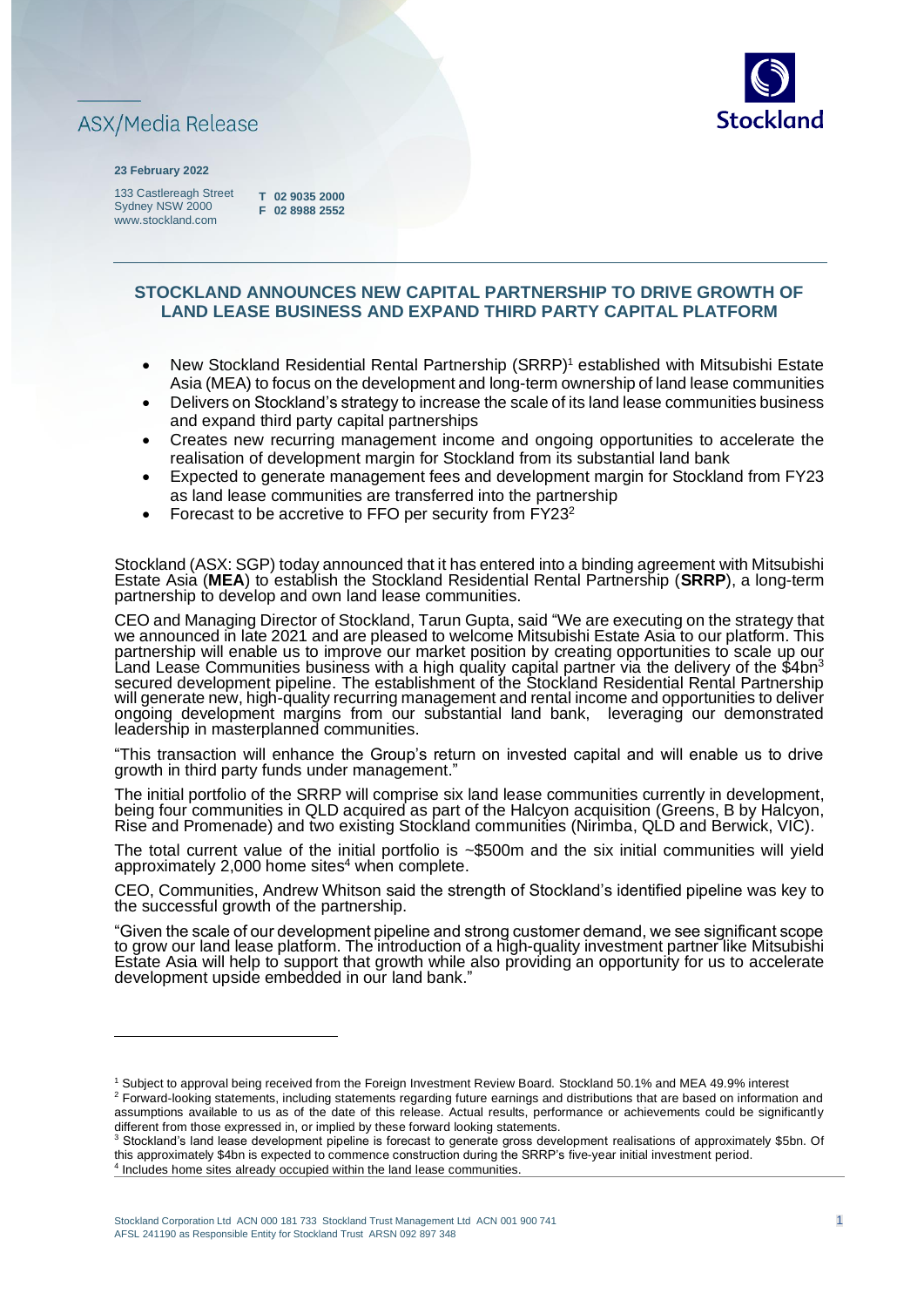MEA's Head of Australia, Yuzo Nishiyama said "MEA is delighted to be partnering with Stockland in the lifestyle communities sector. This is a highly attractive residential product that offers customers a unique and affordable lifestyle choice. We regard this as a highly strategic opportunity with Stockland to be a market leader in this emerging sector through a long-term open-ended partnership. This transaction also reinforces MEA's commitment to Australia and our desire to expand into new real estate sectors.

During its initial five-year investment window, the SRRP will have a first right to acquire an identified pipeline of Stockland sites that are currently in planning. In addition to the identified pipeline, Stockland and MEA will explore opportunities to grow the portfolio via the acquisition of additional sites that meet the partnership's return requirements.

Stockland will retain full ownership of approximately 1,200 home sites within established communities that it acquired as part of the August 2021 Halcyon transaction.

# **Pricing**

The four Halcyon communities will be acquired at a price consistent with Stockland's initial purchase consideration, adjusted for net cash flows subsequent to the settlement of the Halcyon acquisition on 17 August 2021.

Pricing for the two existing Stockland communities in the initial portfolio has been set with reference to agreed risk-return parameters. The transfer of these communities will result in realisation of cashbacked development margin for Stockland in FY23 relating to MEA's interest in the partnership.

The acquisition price for any additional sites purchased from Stockland by the SRRP will also be set with reference to the agreed risk-return parameters. Any future transfers will occur at the point of construction commencement and are expected to generate further realised development margin for Stockland.

#### **Management and Fee structure**

Stockland will be responsible for managing the portfolio of established land lease communities and carrying out the development of new land lease communities on behalf of the SRRP.

Stockland will earn ongoing fees for investment management, development management, property management and ancillary services. These fees have been set with reference to prevailing market rates. In addition, performance fees may be earnt by Stockland, subject to the partnership outperforming agreed parameters.

# **Transaction timing**

The transaction is subject to approval by the Foreign Investment Review Board. Settlement of the four Halcyon communities will occur at completion<sup>s</sup>, expected late FY22. Settlement of the transfer of Nirimba and Berwick will occur in July 2022.

#### **Financial impact**

Stockland expects the establishment of the SRRP to have a neutral impact on Funds From Operations (FFO) per security in FY22 and to be accretive to FFO per security in FY23<sup>6</sup>.

The formation and funding of the SRRP and transfer of the six initial communities from Stockland is forecast to generate proceeds to Stockland of approximately \$330m prior to transaction costs. MEA's 49.9% share of the initial portfolio is ~\$250m. In addition, proceeds are expected to be generated by the introduction of debt financing within the SRRP structure. The SRRP will initially be geared to 34%. Over time, the targeted gearing range for the partnership is 50-60%.

<sup>5</sup> Subject to all necessary approvals.

<sup>&</sup>lt;sup>6</sup> Forward-looking statements, including statements regarding future earnings and distributions that are based on information and assumptions available to us as of the date of this release. Actual results, performance or achievements could be significantly different from those expressed in, or implied by these forward looking statements.